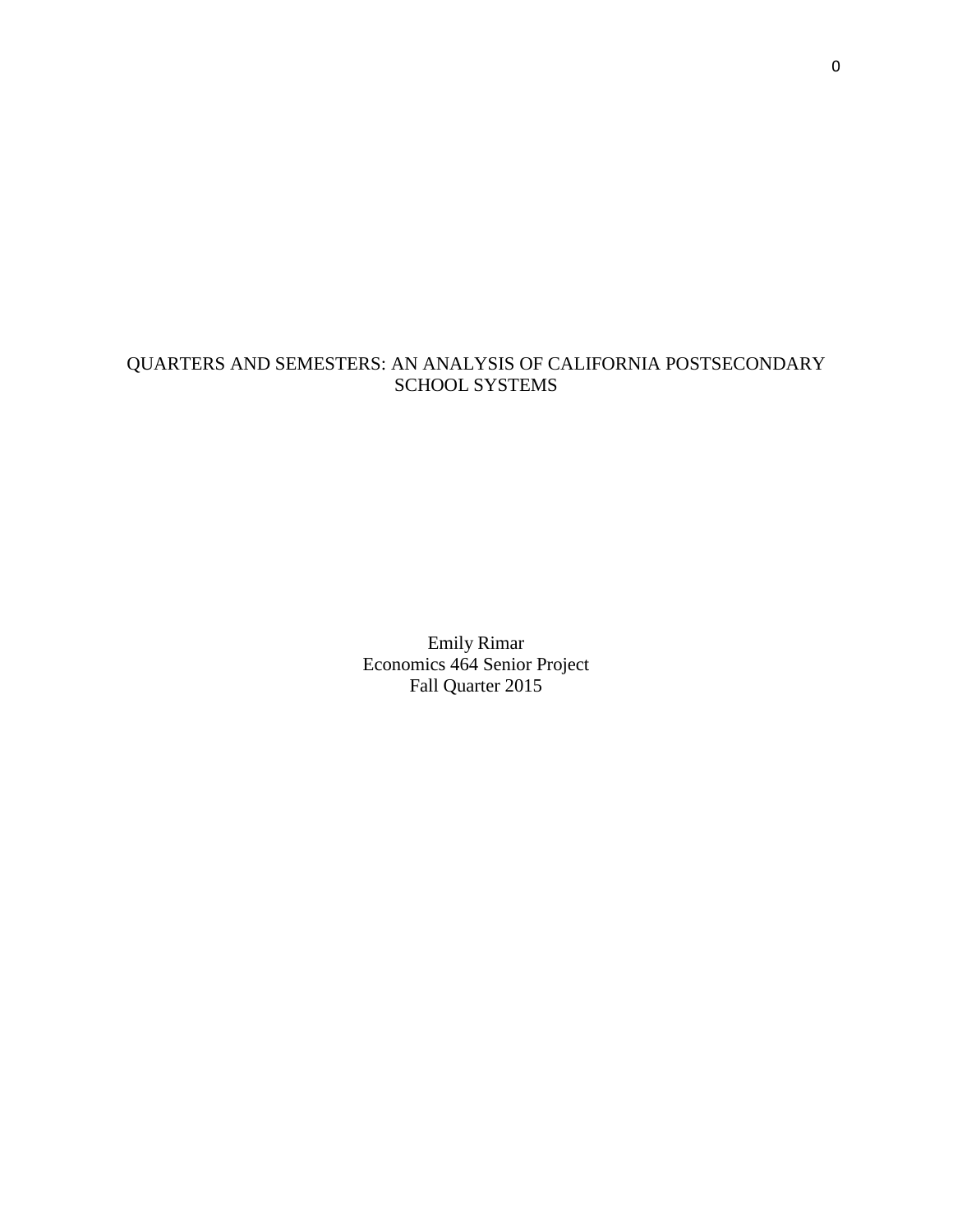## **1. Introduction**

The debate surrounding the postsecondary academic calendar is a small fragment of a larger discussion regarding the value of higher education. In an economic climate where a college degree functions as a minimum prerequisite for employment, colleges and universities are clamoring to sell the ultimate "college experience" to potential students. What constitutes the best learning environment is difficult to quantify without significant reliance on the individual preferences of students, faculty, and administrators. Thus, an investigation of the advantages and disadvantages of the quarter system versus its semester counterpart must be qualified by its significant reliance on subjective inputs. Furthermore, underlying institutional factors such as university reputation, professor quality, and class size convolute the unique effect of academic calendar year on student success. It is important to retain these considerations when evaluating statistical output and survey results.

It is the goal of this paper to explore the effect of academic calendar year on four-year graduation rates for both the University of California (UC) and California State University (CSU) school systems throughout the years 2004-2013. Employing a multiple linear regression model, explanatory variables such as full-time first-year retention rate, prevalence of undergraduate financial aid, year, and portion of men and women on each campus, will be included in addition to academic calendar year to describe the trends in graduation rates. In accordance with the modest collection of existing research, the author is interested in evaluating whether one academic calendar is more conducive to student learning and success. This paper deviates from the published literature in that it takes a primarily objective approach as opposed to the popular perceptual methods used by those before it. Student success for the purposes of this paper will refer to the percentage of students who have graduated with a bachelor's degree within four years at each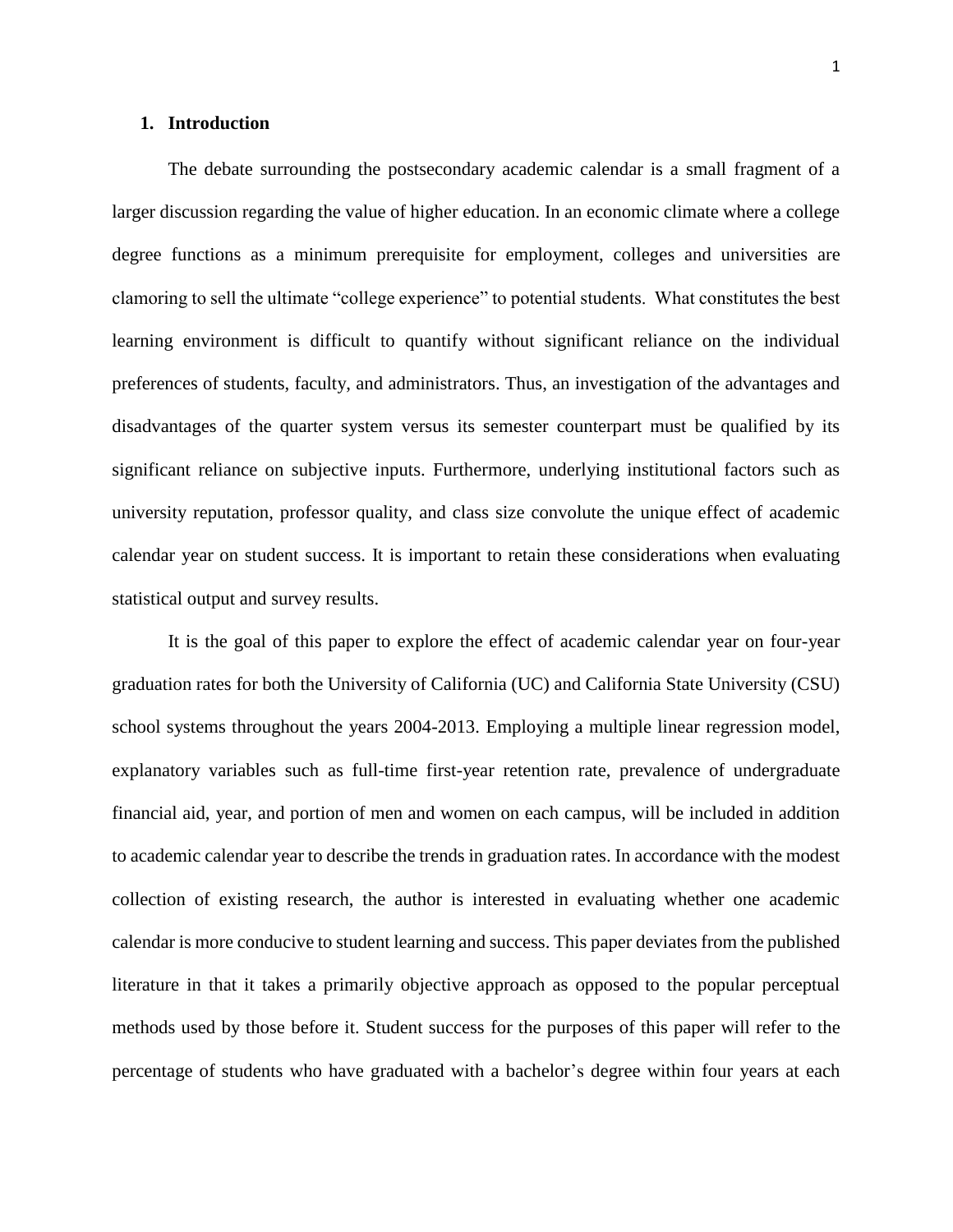institution. All the data used in this study was collected from the Integrated Postsecondary Education Data System of the U.S. Department of Education. Previous studies have measured student perceptions of their learning environment under both the quarter and semester systems using survey response techniques. The following section will explore those insights.

## **2. Review of the Literature**

Perhaps the most comprehensive analysis of the quarter-semester dichotomy was conducted at Iowa State University in the early 1980s throughout its transition from a quarter calendar to a semester system. As part of a three-phase longitudinal study, researchers surveyed students on their perceptions of the learning environment before, during, and after an institutional transition from quarters to semesters. The first of the studies was published as a dissertation by James Moore and focused specifically on ISU student perceptions of their learning environment under a quarter calendar. For purposes of his research, Moore defined learning environment as "the interaction among institutional characteristics, human relationships and campus events as they affect the process of learning" (Moore 1982, 11). Through use of a Likert five-point survey with responses ranging from "strongly agree" to "strongly disagree," Moore was able to isolate from his 1,340 respondents four primary factors that shaped student perceptions of learning. Specifically, he identified grade point average, classification (year in school), level of organizational involvement, and college affiliation as significant independent variables (Moore 1982).

One of the major findings of Moore's analysis emerged in the relationship he observed between grade point average and student perceptions of their learning environment relative to a change in academic calendar. Specifically, whether the respondent was an "excellent" or "poor"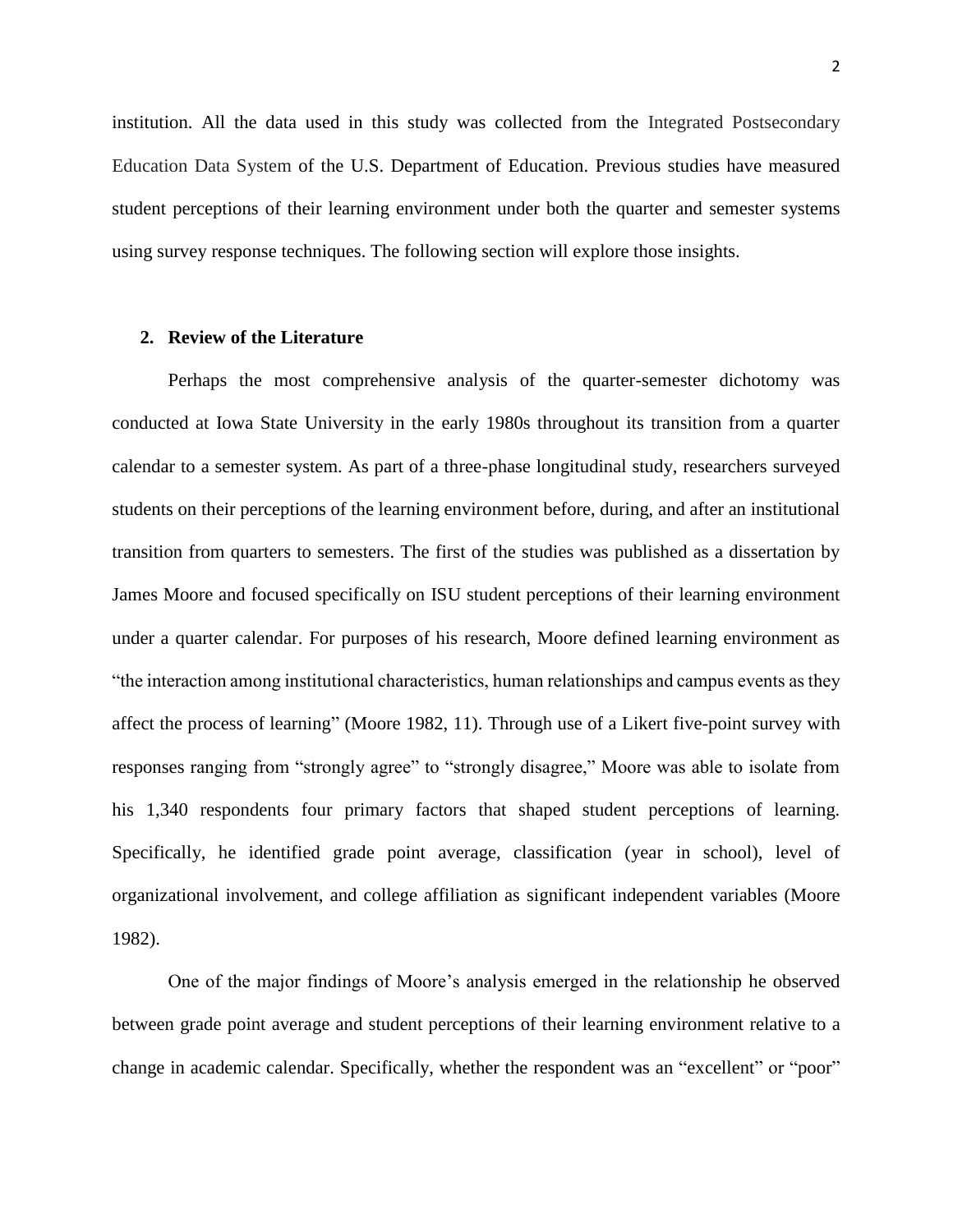student by definition of their GPA range had a significant impact on how they viewed each calendar system. Moore described the "excellent" student as one who maintained a GPA in the 3.5-4.0 range and who was succeeding in the quarter system learning environment. Those within this GPA cohort "found the curriculum challenging and broadening, and experienced a high degree of interaction with the faculty" (Moore 1982, 89). Interestingly, this type of student generally opposed the transition from a quarter system to a semester system. Conversely, the "poor" student with a GPA below a 2.0, perceived "more fragmentation and pressure in the learning environment" and thus favored semester conversion. Moore noted a similar pattern between freshmen and senior students, with the younger students being more optimistic towards a calendar change than the more experienced senior students. Overall, Moore's key insight was that student perceptions of their learning environment were significantly shaped by factors at work in that environment (Moore 1982).

Building upon the foundation set forth by Moore, David Kelley continued the longitudinal research of student perceptions during the transition period from quarters to semesters at ISU. Following the same survey methodology employed by Moore, Kelley expanded the previous model to address the purported advantages and disadvantages offered by each calendar. Common pros associated with the semester system included: more time to study topics in depth, extended projects, stronger relationships with professors, and increased opportunities for faculty research. Among the perceived benefits of the quarter system were more frequent class meetings, greater variety of course offerings, smaller class sizes, and increased flexibility in scheduling. Disadvantages centered on the structural nature of each calendar, with semesters promoting procrastination due to the longer instruction period and quarters enabling the "cramming" habits of students because of more frequent examinations (Kelley 1983).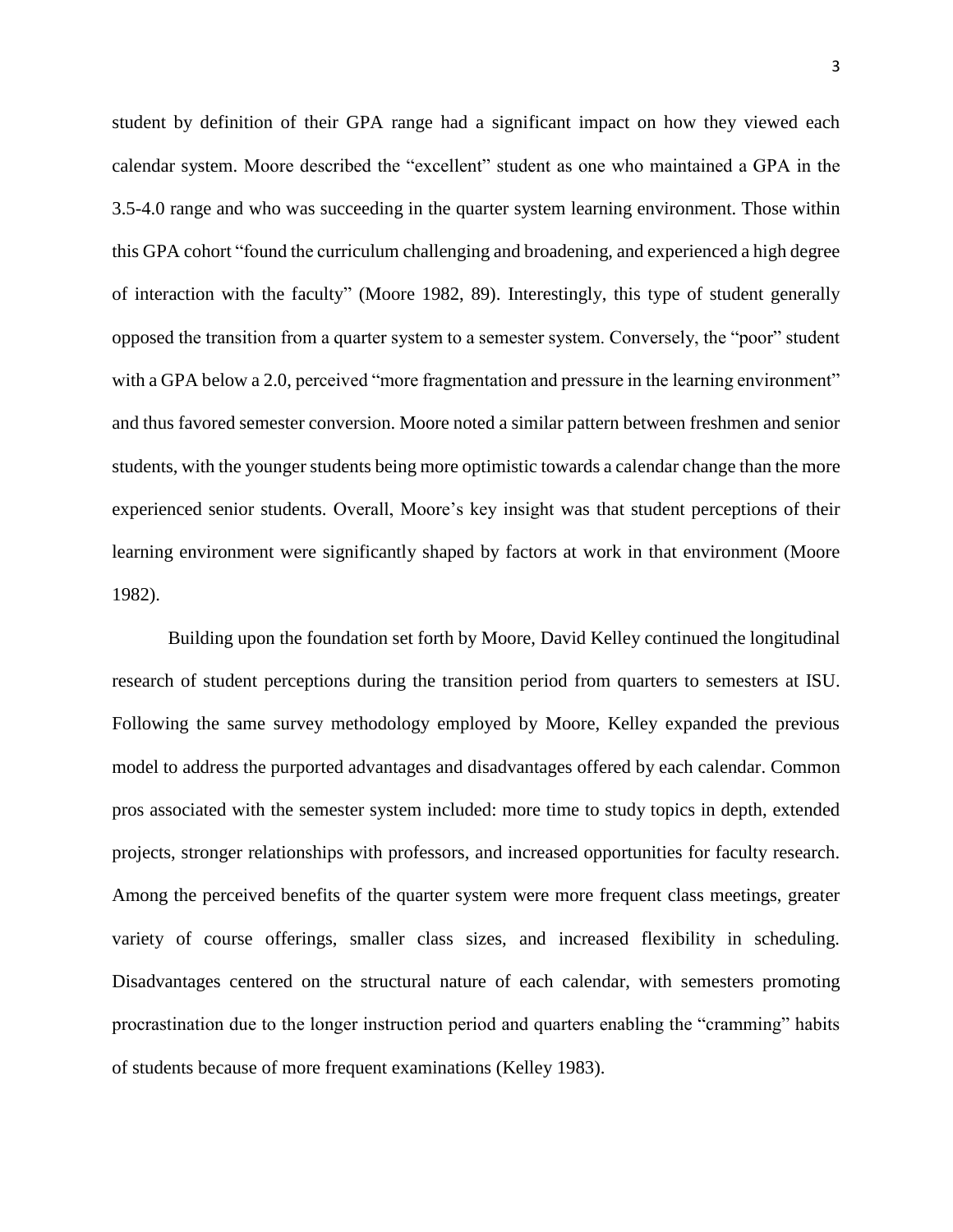Kelley classified the perceived advantages of both the semester and quarter calendars into separate factors in his survey using the same five-point response scale implemented by Moore. He conducted a t-test to assess the difference in mean factor scores from the time before the semester conversion to after the transition was complete. Of the 603 respondents to Kelley's new survey, 531 were students who had also responded to Moore's initial survey instrument. Kelley contributed to the longitudinal research in that he found a significant difference in the factor of perceived semester advantages before and after the conversion process. Specifically, the perceived advantages of the semester system were rated significantly lower (at the 0.001 level) in the year after conversion than in the year before a change in calendar was implemented. Additionally, there was a significant difference in the quarter advantages factor after the transition when compared to the perceptions expressed before the shift. Overall, the study highlighted the negative trend in the favorability of semesters after ISU converted from its quarter system. Kelley recommended that further research be conducted to investigate how his observed change in student perceptions impacted student success and performance (Kelley 1983).

In search of an answer to Kelley's question, researchers at the University of Minnesota-Twin Cities conducted a study to compare biology student performances before and after the school converted from quarters to semesters in 1999. Specifically, the researchers used chi-square tests to compare student performances two and a half years before and after UMNTC underwent an academic calendar change. In the context of the study, student performance was assessed by "mean final course scores, grade distributions, and question-specific performance on exam questions that were asked both before and after the change in calendar" (Gibbens et al. 2015). Despite a general favorability towards semesters, the researchers discovered that the students performed collectively better under the quarter calendar. Specifically, students studying under the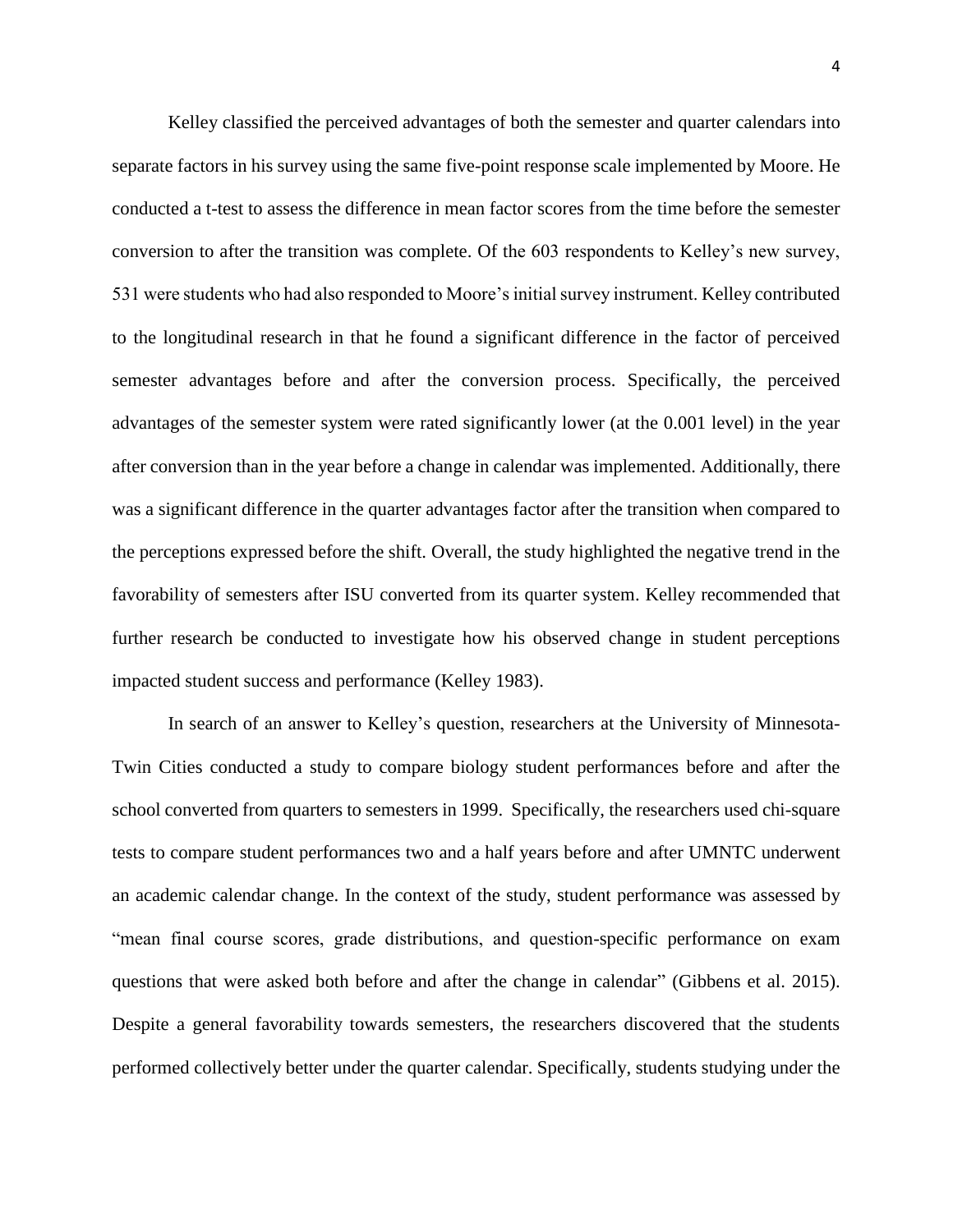quarter system "earned significantly more A's and B's and fewer C's, D's, and F's ( $p<0.00012$ ) than did the students enrolled in the semester calendar" (Gibbens et al. 2015). Furthermore, the researchers found that the students appeared to perform worse during the semester system even though they spent approximately 39 percent more time on each topic than did their peers under the quarter system. Although the differences in student achievement proved to be individually significant, the researchers concluded that their results could not be extrapolated to provide assertion of one calendar's superiority to the other in terms of student performance (Gibbens et al. 2015).

Taken in tandem with the responses from Moore and Kelley's longitudinal surveys, the findings at UMNTC uncover some of the ambiguity surrounding the impact of academic calendar on student performance. The perceptual methods used heavily in the earlier research are given additional quantitative support through the objective measure of student performance before and after the transition period at UMNTC. Although the cited works skew slightly in favor of a quarterbased calendar, immense limitations exist in the preferential ordering of each institutional transition from quarters to semesters. Since no natural experiment exists in which a school transitioned from semesters to quarters, it becomes difficult to discern if perceptions and student performance were negatively impacted by virtue of the semester calendar or simply because of a change in the general environment. Perhaps identical results would be observed for the quarter system had each case initially started from the baseline of a semester designation. The importance of this nuance cannot be overlooked when evaluating the results of the existing literature.

This paper will attempt to address the issue of ordering bias through impartial examination of four-year graduation rates for the UC and CSU school systems without the pretense of transition from one calendar to the other. Each institution will operate under the same academic calendar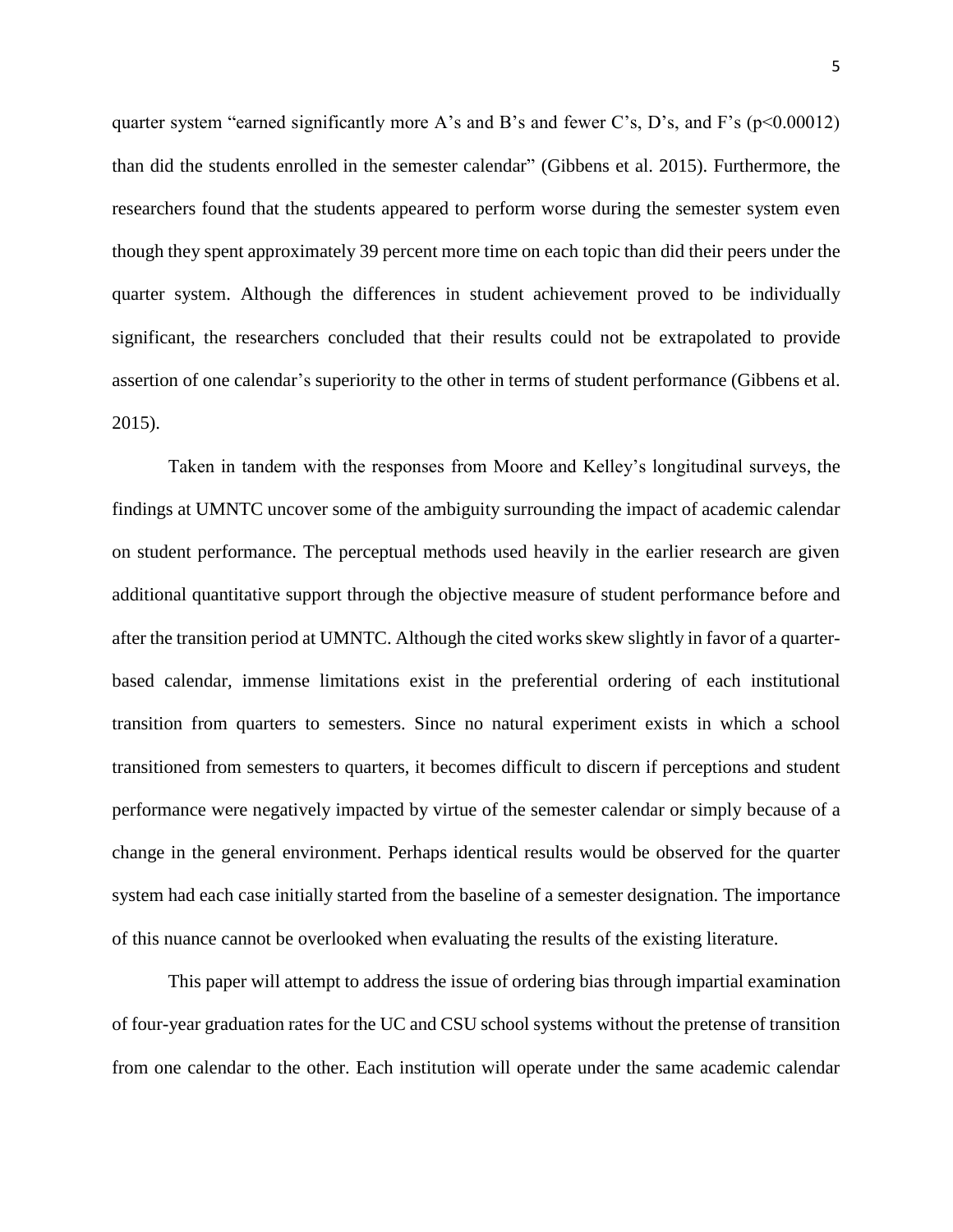from its base year in 2004 throughout the ten year period extending to 2013. Additionally, the scope of the research will follow objective analysis as opposed to the perceptual response methods utilized by Moore and Kelley. The author will explore the possible effect of academic calendar year on student success as measured in the trends of four-year graduation rates across time. The methods used in this paper differ from the existing literature in that its sample includes 32 institutions throughout the California postsecondary public sector. The following section outlines the respective conditions and assumptions of the economic model used for this empirical study.

#### **3. Economic Model**

In order to analyze the effect of academic calendar year on student performance, the author will employ use of the multiple linear regression model of the form:  $Y = B0 + B1xI + B2x2 + ...$  $Bkx + u$ . In this model, the dependent left-hand variable *Y* will represent the percentage of students receiving a bachelor degree within four years at each institution. The explanatory slope parameters will include: full-time retention rates of first-year students, percentage of full-time first-year undergraduates receiving any financial aid, year, and the portion of male to female students attending each school. In addition to the continuous variables, binary or "dummy" variables will be used to describe whether an institution is a UC or CSU, and if it operates on a quarter or semester system. In this case, a "1" value will be assigned to the UC institutions and "0" to schools in the CSU subgroup. The same methodology will be used to distinguish "1" for quarter schools and "0" for semester schools respectively.

Important assumptions that apply to multiple linear regression models provide expectations about the unbiasedness of data collection. Specifically, a population model must be linear in parameters where each *Bk* follows the linear model  $Y = B0 + B1xI + B2x2 + ... BkxK + u$ .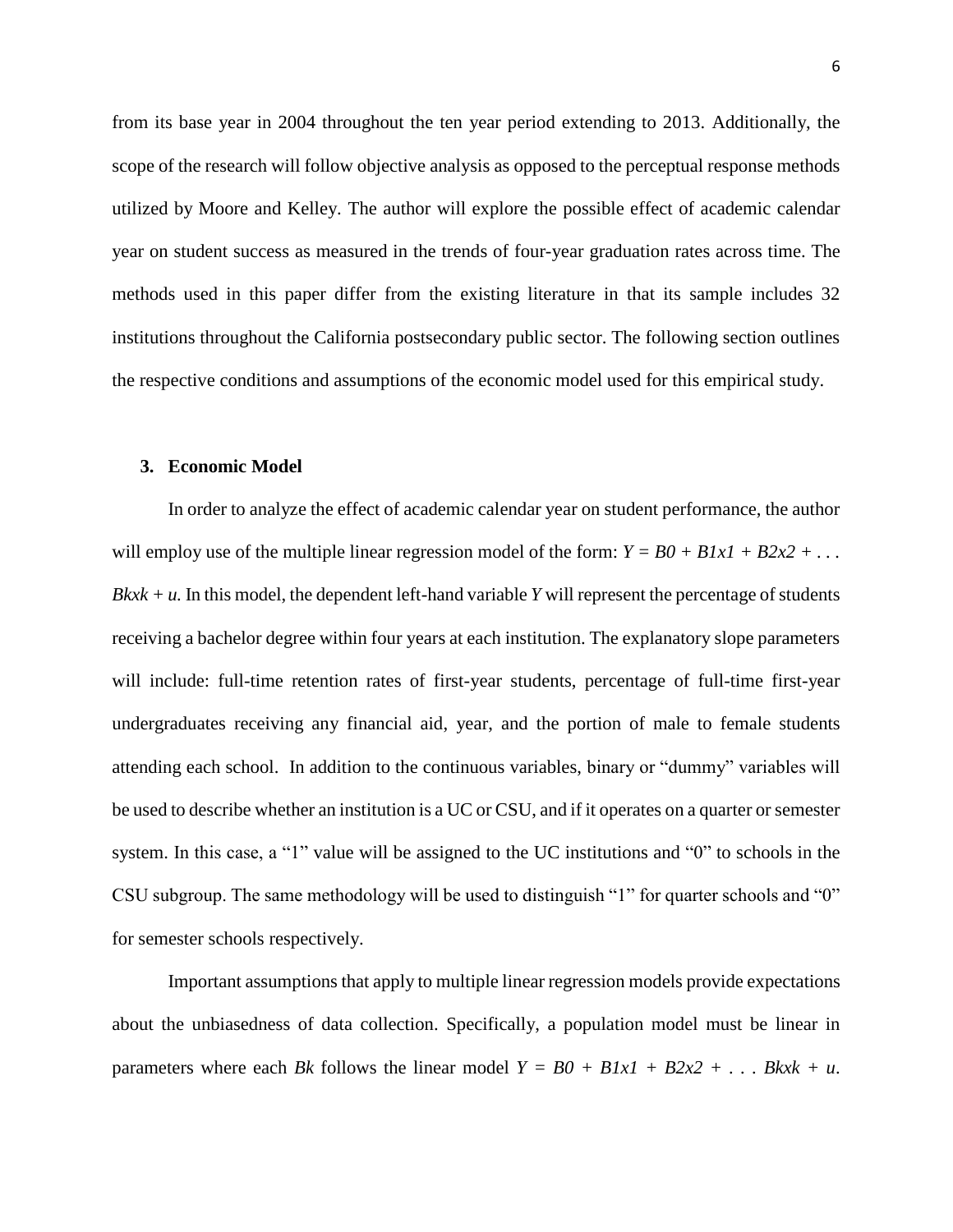Additionally, a random sample size of *n* observations is critical to provide meaningful regression results. The independent *xk* variables must not be constant or have relationships which display perfect multicollinearity. Perfect multicollinearity results when two variables are perfect linear combinations of one another and are included in the regression together; in this case the percentage of male and female students at each institution. The issue of imperfect multicollinearity is also important as it refers to the incidence of high correlation between two *xk* variables. Finally, for the results of a multiple linear regression to be adequately interpreted, we must assume that all of the independent *xk* variables are uncorrelated with the error term *u*; formally  $E(u|x_1, x_2, \ldots, x_k) = 0$ . If the aforementioned assumptions apply, interpretation of *B1* can be described as the change in *Y* for a unit change in *x1* holding all other variables constant. In this sense, each *Bk* represents the partial effect of its *xk* variable.

To support a multiple linear regression model, the author will use the econometric software Stata for variable inputs and statistical analysis. Specifically, the effect of each parameter on fouryear graduation rate will be evaluated as a t-statistic output with a respective p-value at the 0.05 significance level. Summary statistics for subgroups will be used in addition to graphical plots to illustrate data outcomes.

#### **4. Empirical Analysis**

Before conducting the regression analysis, it is useful to review the independent variables of interest as they relate to the dependent variable of four-year graduation rate at each institution. Particularly, this paper focuses on the partial effect of the binary variable *quarter* to determine if academic calendar has a significant impact on graduation rate. Also included in the regression are factors describing the full-time retention rate of first-year students, portion of full-time first-year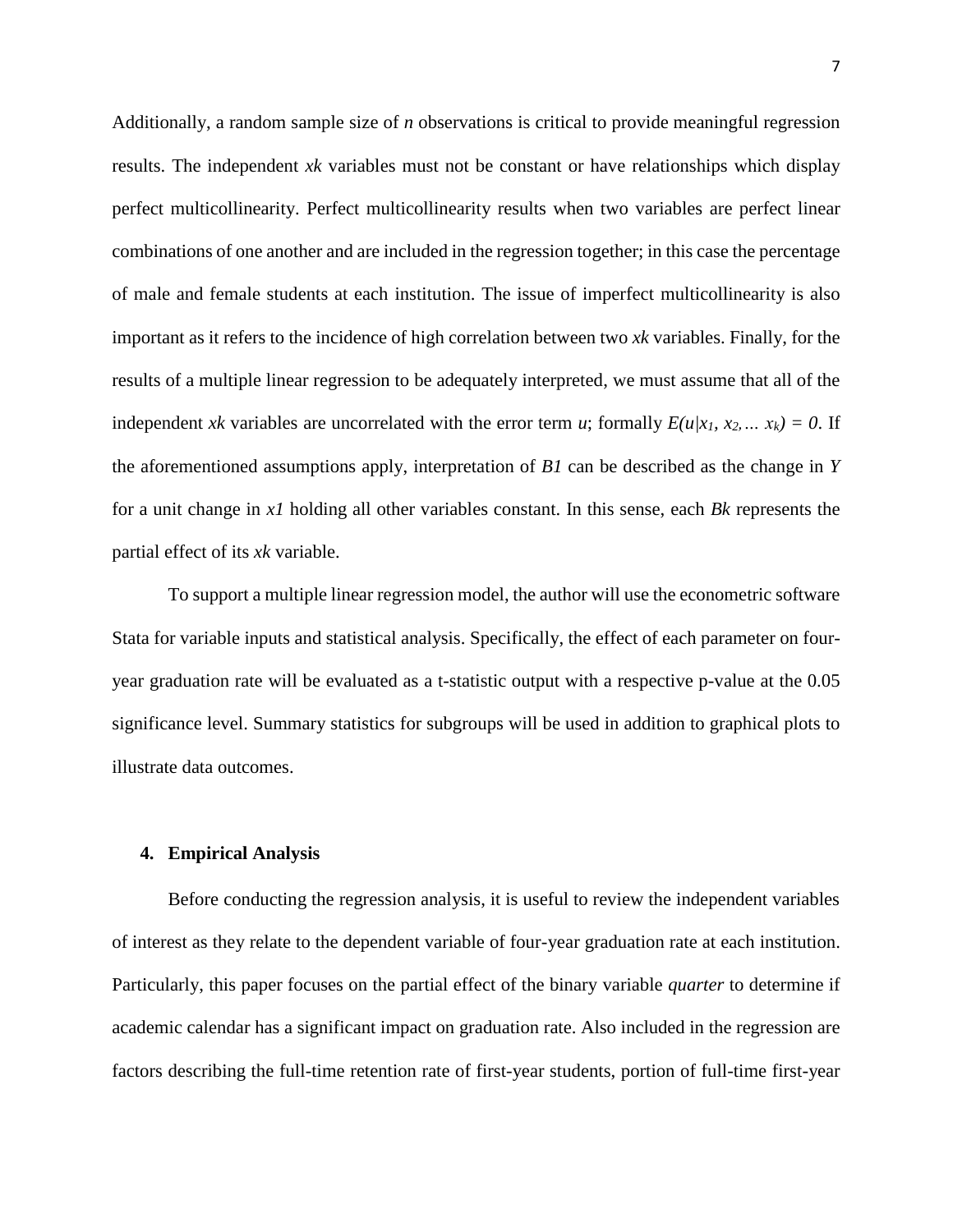undergraduates receiving any financial aid, year, and the proportion of male to female students on each campus. At this point, it is important to note that of the 23 CSU schools included in the regression, only 6/23, or 26 percent operated on a quarter system. Conversely, 7/9, or 78 percent of the UC schools functioned on a quarter calendar (omitting UC San Francisco from the dataset). This phenomenon presents a unique issue in that the four-year graduation rates for the UC subgroup were notably higher than that of their CSU counterparts. The implication of this pattern yields a potential favoring of the quarter system by nature of the UC subgroup. Figure 1 illustrates a plot of the graduation rates for each group, with 0 representing the CSU schools and 1 representing the UC campuses.





The results of Figure 1 prove to be statistically significant when a two-sample t-test is conducted on the mean four-year graduation rates for both the UC and CSU school systems. Figure 2 presents the statistical output describing the differences between the mean four-year graduation rates for the UC (53.2%) and CSU (15.3%) groups respectively. The data convey an astounding tstatistic of -29.2 and a corresponding p-value of zero when evaluated at the 0.05 level. Effectively,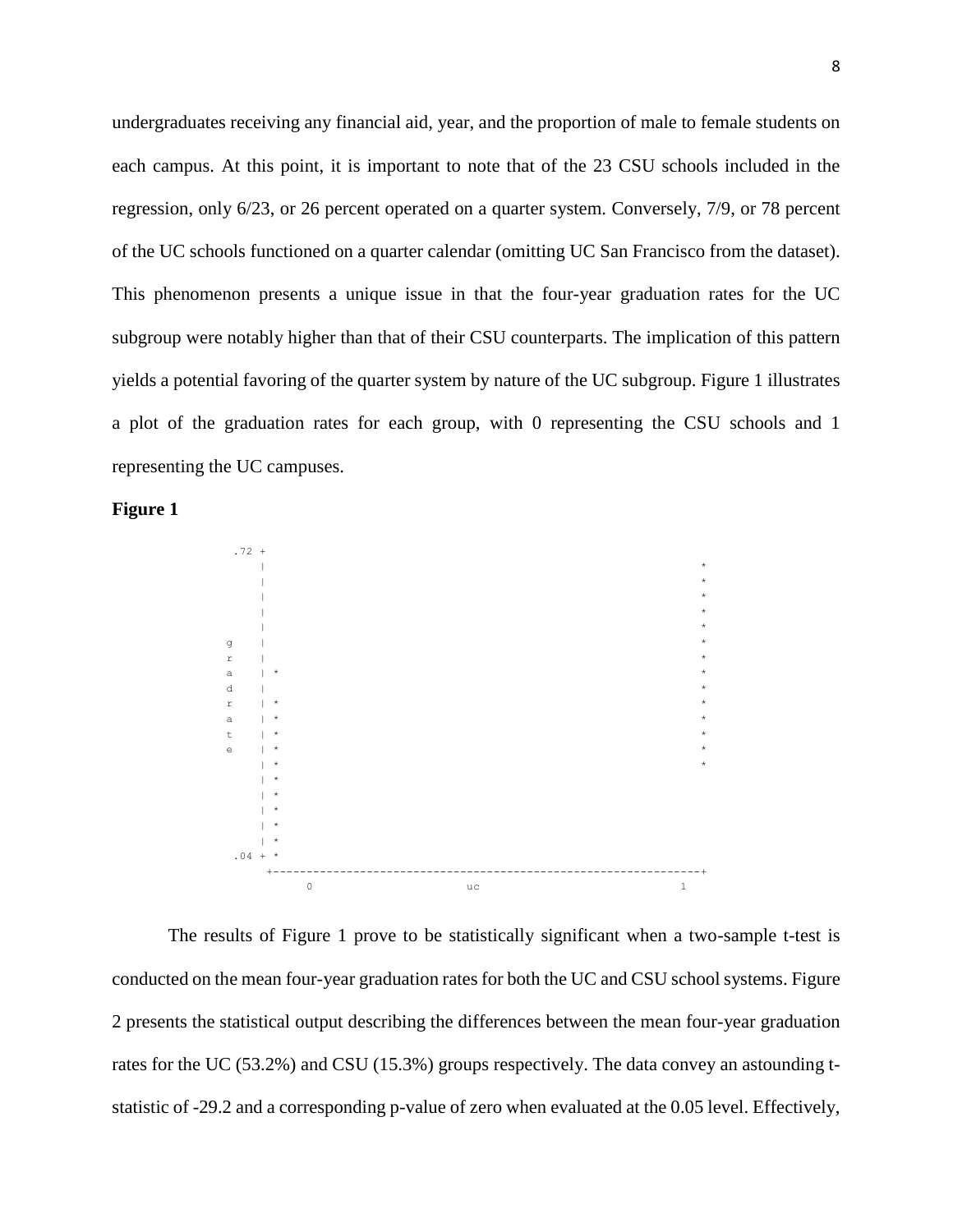one can reject the null hypothesis that the four-year graduation rates for the UC and CSU systems fall within the same normal distribution.

### **Figure 2**

| Group                   | Obs                                    | Mean     | Std. Err. Std. Dev. [95% Conf. Interval]    |                      |                                              |                                        |
|-------------------------|----------------------------------------|----------|---------------------------------------------|----------------------|----------------------------------------------|----------------------------------------|
| $\circ$<br>$\mathbf{1}$ | 225<br>83                              | .1528444 | .005562<br>.5316867 .0117106                | .0834303<br>.1066887 | .1418839<br>.5083906                         | .163805<br>.5549829                    |
| combined                | 308                                    |          | .2549351 .0108808                           | .1909576             | .2335246                                     | .2763455                               |
| diff                    |                                        |          | $-.3788423$ .0129644                        |                      | $-.4045088$                                  | $-.3531758$                            |
| $Ho: diff = 0$          | $diff = mean(0) - mean(1)$             |          |                                             |                      | Satterthwaite's degrees of freedom = 120.916 | $t = -29.2218$                         |
|                         | Ha: $diff < 0$<br>$Pr(T < t) = 0.0000$ |          | Ha: $diff$ != 0<br>$Pr( T  >  t ) = 0.0000$ |                      |                                              | Ha: $diff > 0$<br>$Pr(T > t) = 1.0000$ |

Two-sample t test with unequal variances

A similar result occurs when comparing the mean four-year graduation rate across institutions operating on a quarter system versus a semester calendar. Again employing use of a two-sample t-test, it is clear that the average four-year graduation rate for schools on a quarter system (34.8%) are significantly greater than the average for the semester schools (18.7%). The tstatistic of -7.6 and zero p-value indicate that the quarter schools in the sample graduate a significantly higher portion of students within four years than the semester schools in the sample. The issue with these results is that the effect of the quarter calendar is being influenced in large part by the nature of the UC subgroup. For this reason, it is important to include in the regression an interaction term between the dummy variable distinguishing the UC schools and the binary indication for whether a university operates on a quarter or semester system. Such an interaction will be critical in order to isolate the individual influence of academic calendar year on the four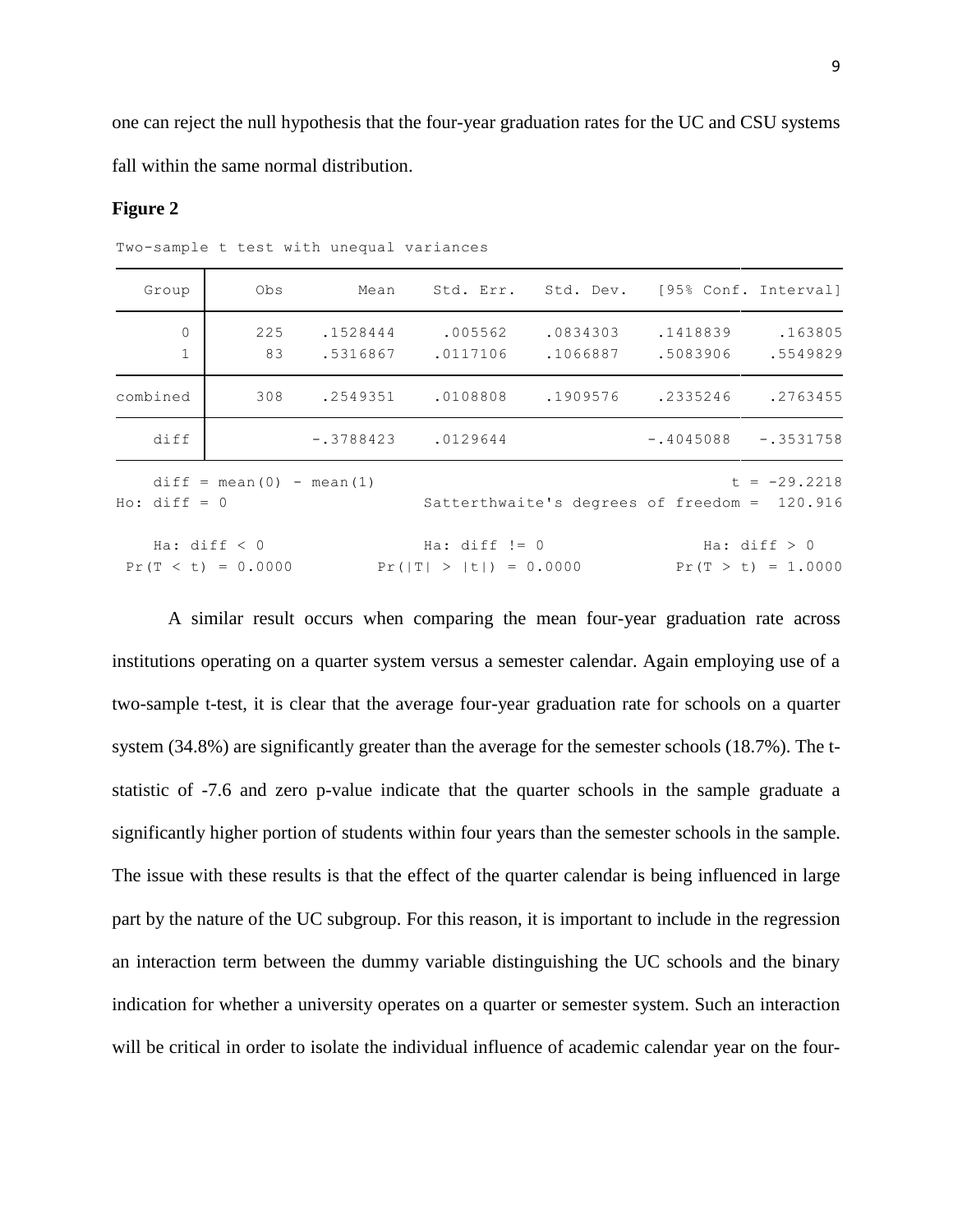year graduation rates for all institutions. Figure 3 displays the two-sample t-test by academic calendar year for the sample.

# **Figure 3**

| Group                       | Obs                                    |                      | Mean Std. Err. Std. Dev. [95% Conf. Interval] |                      |                                              |                                        |
|-----------------------------|----------------------------------------|----------------------|-----------------------------------------------|----------------------|----------------------------------------------|----------------------------------------|
| $\mathbf 0$<br>$\mathbf{1}$ | 178<br>130                             | .1870225<br>.3479231 | .0108368<br>.0181916                          | .1445805<br>.2074156 | .1656366<br>.3119306                         | .2084084<br>.3839155                   |
| combined                    | 308                                    | .2549351             | .0108808                                      | .1909576             | .2335246                                     | .2763455                               |
| diff                        |                                        | $-.1609006$          | .0211747                                      |                      | $-.2026351 - .1191661$                       |                                        |
| $Ho: diff = 0$              | $diff = mean(0) - mean(1)$             |                      |                                               |                      | Satterthwaite's degrees of freedom = 216.893 | $t = -7.5987$                          |
|                             | Ha: $diff < 0$<br>$Pr(T < t) = 0.0000$ |                      | Ha: $diff$ != 0<br>$Pr( T  >  t ) = 0.0000$   |                      |                                              | Ha: $diff > 0$<br>$Pr(T > t) = 1.0000$ |

Two-sample t test with unequal variances

Despite the preliminary propensity towards the quarter system, a linear regression reveals interesting relationships between the left-hand variable of four-year graduation rate and the independent variables in the model.

# **Figure 4**

| Linear regression | Number of obs | $=$ | 308    |
|-------------------|---------------|-----|--------|
|                   | F(7, 300)     | $=$ | 265.74 |
|                   | $Prob$ > $F$  | $=$ | 0.0000 |
|                   | R-squared     | $=$ | 0.8536 |
|                   | Root MSE      | $=$ | .07391 |
|                   |               |     |        |

| gradrate        | Coef.       | Robust<br>Std. Err. | t       | P >  t |             | [95% Conf. Interval] |
|-----------------|-------------|---------------------|---------|--------|-------------|----------------------|
| quarter         | $-.0155618$ | .0093598            | $-1.66$ | 0.097  | $-.0339809$ | .0028573             |
| uc              | .3674874    | .0431071            | 8.52    | 0.000  | .2826568    | .452318              |
| ucquarter       | $-.0187787$ | .0397481            | $-0.47$ | 0.637  | $-.096999$  | .0594416             |
| year            | .0078519    | .0016684            | 4.71    | 0.000  | .0045686    | .0111352             |
| retentionrate   | .3232762    | .092802             | 3.48    | 0.001  | .1406508    | .5059015             |
| financialaid    | $-.1983607$ | .0481503            | $-4.12$ | 0.000  | $-.2931157$ | $-1036056$           |
| undergrad women | $-.3315469$ | .0864737            | $-3.83$ | 0.000  | $-.5017188$ | $-.161375$           |
| cons            | $-15.56234$ | 3.326794            | $-4.68$ | 0.000  | $-22.10915$ | $-9.015529$          |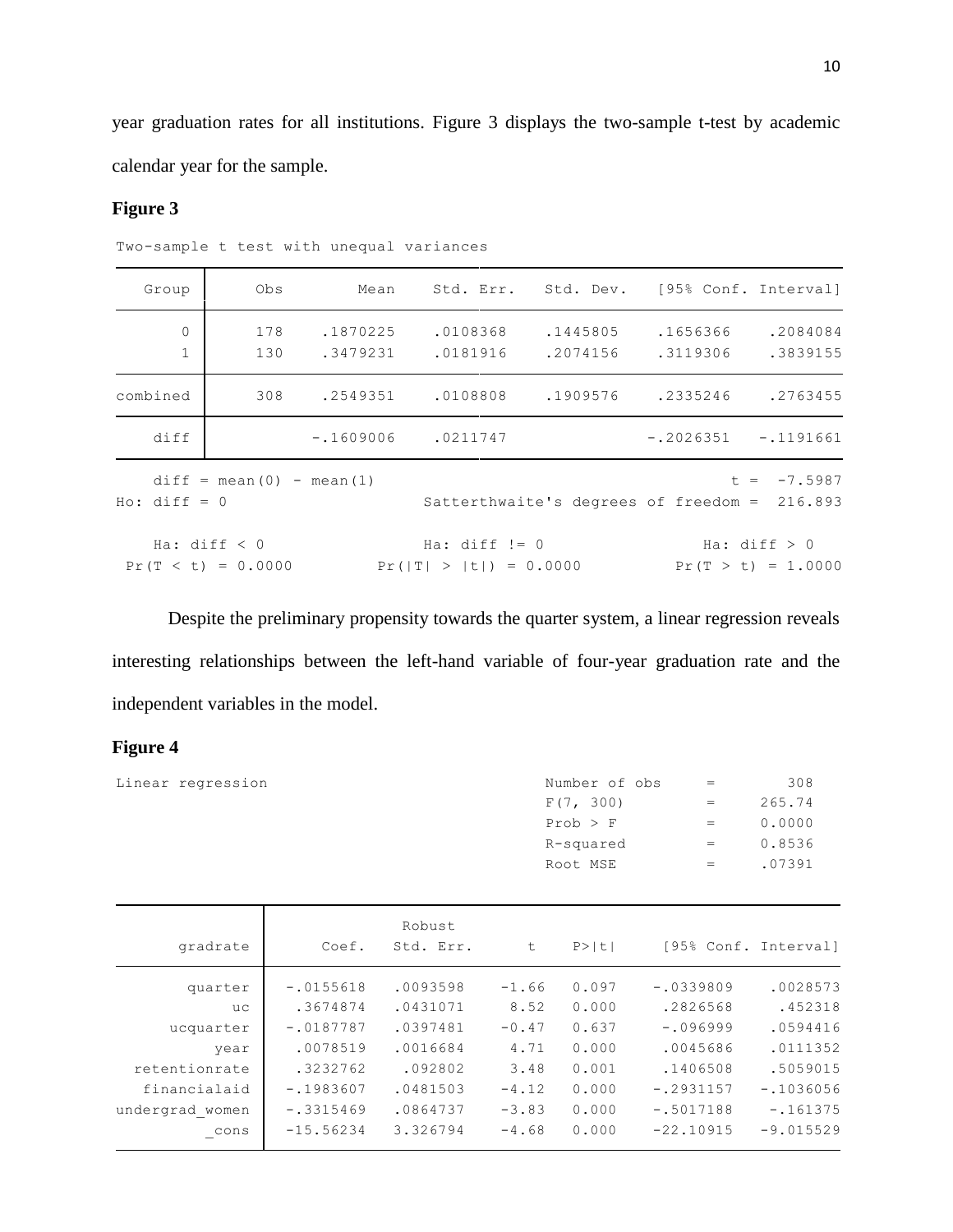The output in Figure 4 provides many important insights to the effect of various independent factors on students' ability to graduate within four years. Foremost, the regression reveals that the quarter system negatively impacts four-year graduation rates across all institutions. The inclusion of the interaction term *ucquarter* allows the coefficient for the variable *quarter* to be interpreted as the partial effect on four-year graduation rate for CSU schools operating on the quarter system. The coefficient for the variable *uc* reflects the effect of being a UC school, while the interaction *ucquarter* represents the effect of the quarter system for the UC subgroup. In this way, the coefficient for the variable *uc* reports the outcome for UC schools operating under the semester system only. Finally, the base group in the regression are CSU semester schools as represented by the coefficient on the *\_cons* variable, or the y-intercept in the model.

Following the guidelines for the binary variables, the coefficient for *quarter* informs that the quarter system decreases four-year graduation rates by roughly 1.6% for CSU schools holding all other variables constant. In conjunction with the t-test for the CSU and UC subgroups, being a part of the UC system significantly improves the four-year graduation rate for students. Specifically, UC schools operating on semesters increase the four-year graduation rate by an incredible 36.7%, while UC's on the quarter system improve four-year graduation rates by 34.9% holding all else constant. Perhaps the most powerful insight from the regression comes from coefficient for the *ucquarter* variable. Despite the earlier preference for quarters in the two-sample t-test, it is clear that UC schools operating on a quarter system experience a 1.9% decrease in fouryear graduation rate when compared to the UC semester schools. This finding is surprising given that a majority of the UC schools operate on a quarter system, the most notable being UCLA. The coefficient for the base group is confounding in that it describes a negative four-year graduation rate of 15.6% for CSU semester schools. However, the regression as a whole provides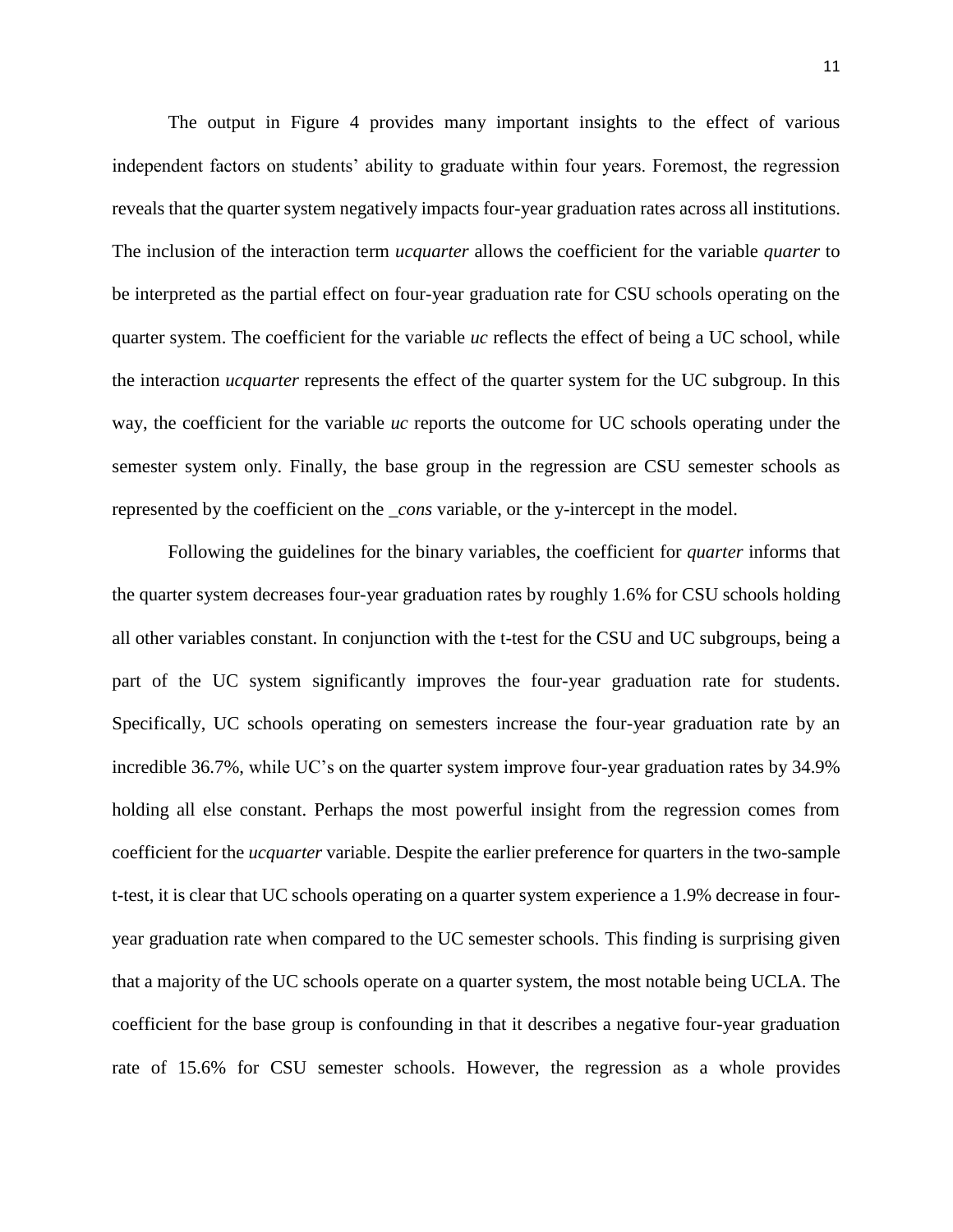overwhelming evidence that the quarter system negatively affects four-year graduation rates for both the UC and CSU school groups.

The remaining independent variables in the regression offer an important understanding of the effect of some of the "institutional characteristics" on four-year graduation rates for both the UC and CSU schools. First, the coefficient for the variable *year* explains that the four-year graduation rates for both the UC and CSU groups have been trending upward by roughly 0.008% each year holding all else constant. Additionally, for every 1 percent increase in the rate of retention of full-time first-year students, the four-year graduation rate can be expected to increase by 0.3% across all institution holding all other variables constant. Conversely, for every 1 percent increase in the portion of full-time first-year students receiving any financial aid, the four-year graduation rate can be expected to fall by roughly 0.2% all else constant. This is not surprising in that students receiving financial aid may have trouble affording tuition and might be exposed to other financial barriers. Interestingly, the regression also reports that for every 1 percent increase in the portion of undergraduate women, four-year graduation rate can be expected to fall by 0.3% for all institutions holding other variables constant. This decline is particularly confounding considering the fact that women on average have been graduating at higher rates than men in recent years. It should be noted that the coefficients for all of the variables above had t-statistics that were significant at the 0.05 level.

Overall, the variable with the most significant impact on four-year graduation rate was the *uc* binary with a t-statistic of 8.52 and a p-value of zero. This result agrees with the two-sample ttest for the difference in mean four-year graduation rates between the UC and CSU subgroups. Although the coefficient for the variable *quarter* was not significant at the 0.05 level, its t-statistic of -1.66 and p-value of 0.097 could be considered significant at an alpha level of 0.10. Such a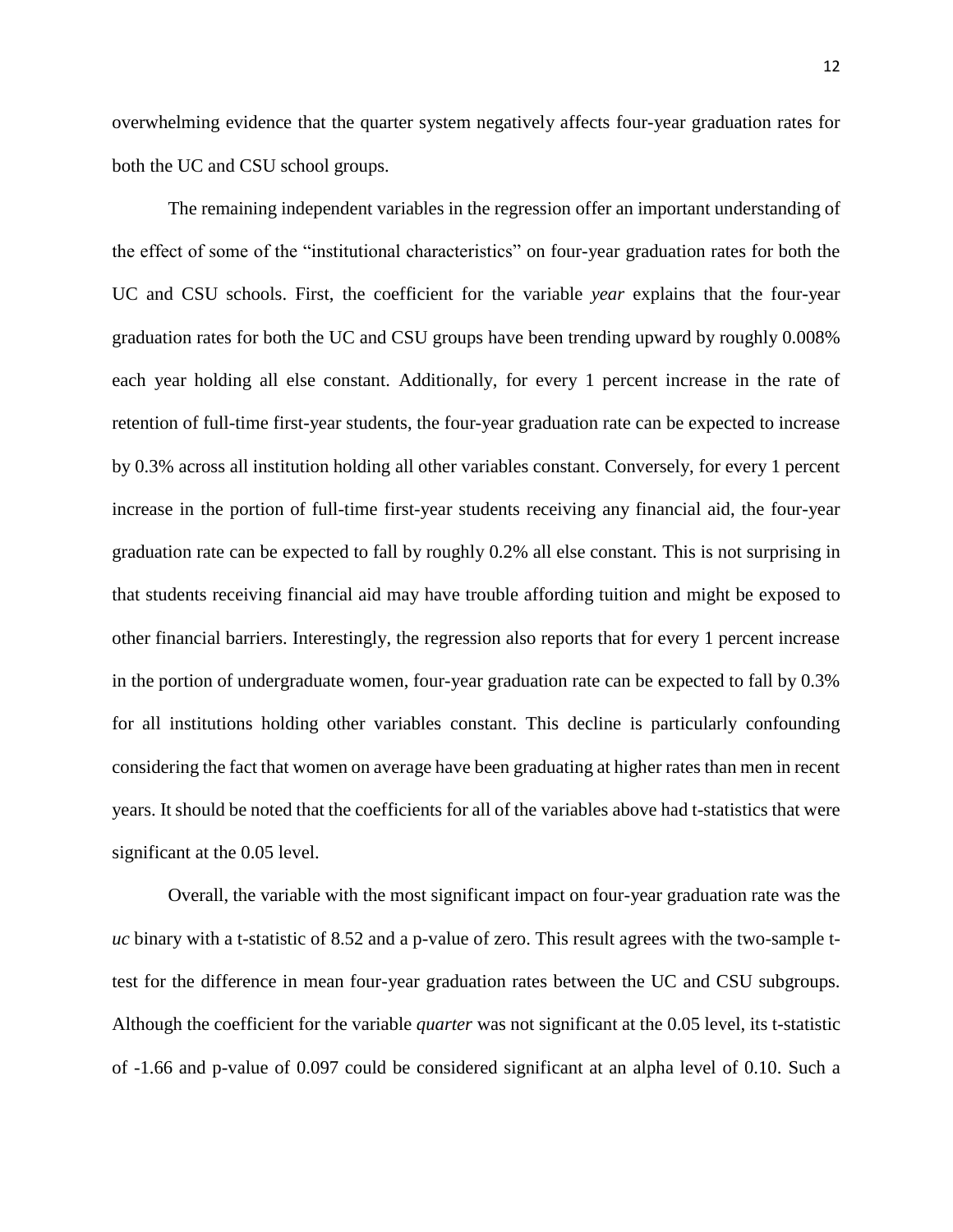finding is a direct contradiction to the earlier works of Moore and Kelley, as well as the researchers at UMNTC, in that it provides considerable evidence in support of the semester system over the quarter alternative. It should be noted that the statistical output of the regression in this paper must be evaluated with caution due to the small nature of the sample size. An extension of the analysis to include data for the states of Washington and Oregon is recommended.

#### **5. Conclusion**

It is clear from the results of the linear regression that the quarter system has a negative impact on the four-year graduation rates for both the UC and CSU subgroups. This finding is important not only because it challenges the existing literature, but also because it provides evidence in support of a national transition to the semester system. In a postsecondary environment where roughly 90 percent of universities operate on a semester calendar, it is critical that students, faculty, and administrators seriously consider the advantages of conversion (Mayberry 2009). Despite the immediate perceptual red flags raised by Moore and Kelley, the semester system could substantially improve student outcomes in the long term. Additionally, the analysis of student performance at UMNTC may have been more conclusive if it extended beyond the two-year period before and after the university converted from quarters to semesters.

This paper has significant implications for stakeholders at California Polytechnic State University in that the university-wide discussion of conversion to semesters is relevant and consequential. It is imperative that university leaders weigh the current administrative costs of conversion against the potential improvements to four-year graduation rates for undergraduates. The decision to operate under semesters is one that could align Cal Poly with the national calendar and provide students and faculty with the benefits currently enjoyed by semester schools within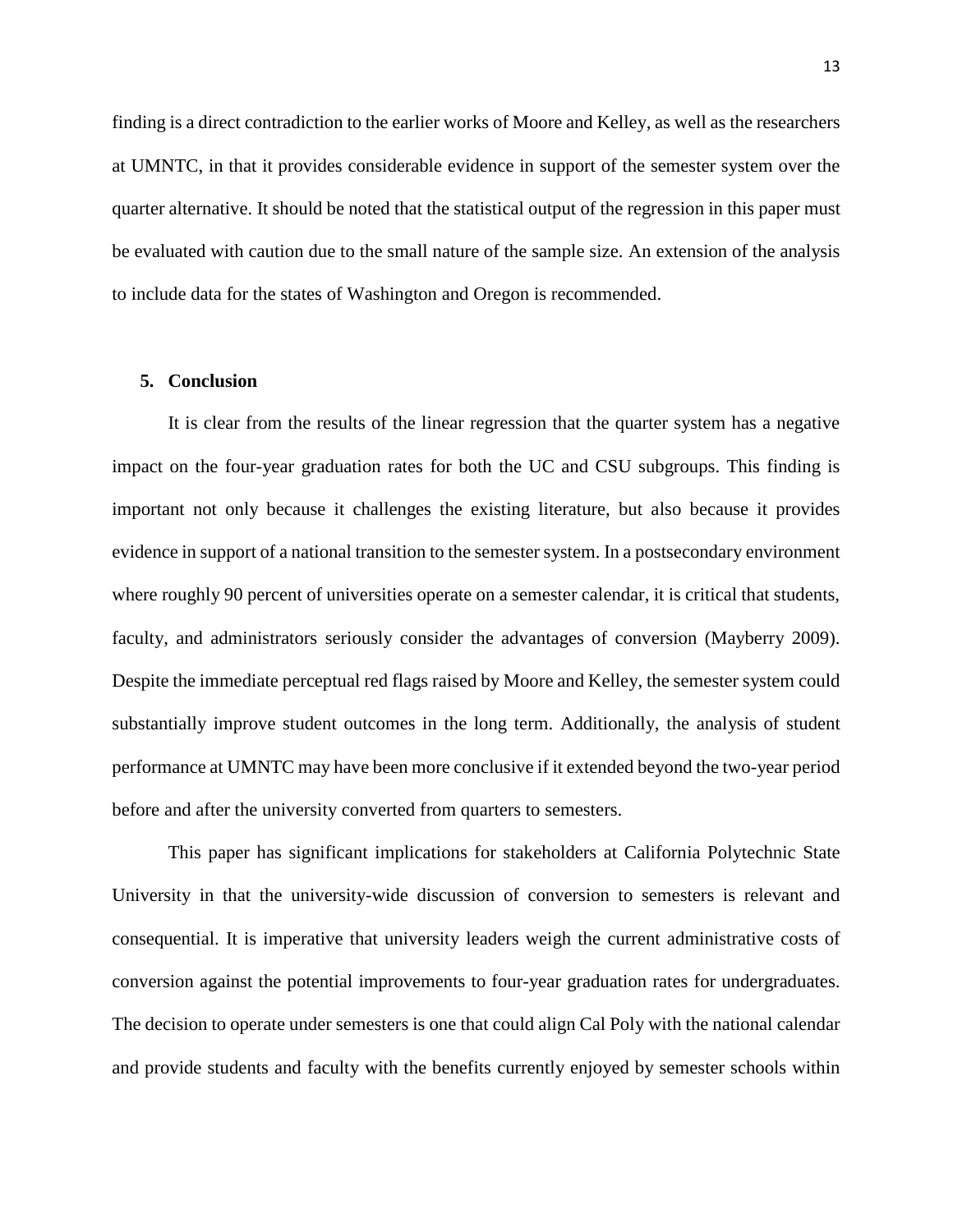the CSU and UC systems. Although the conversion process is often met with unfavorable perceptions, it is necessary to develop an educated consciousness of the potential advancement of student learning.